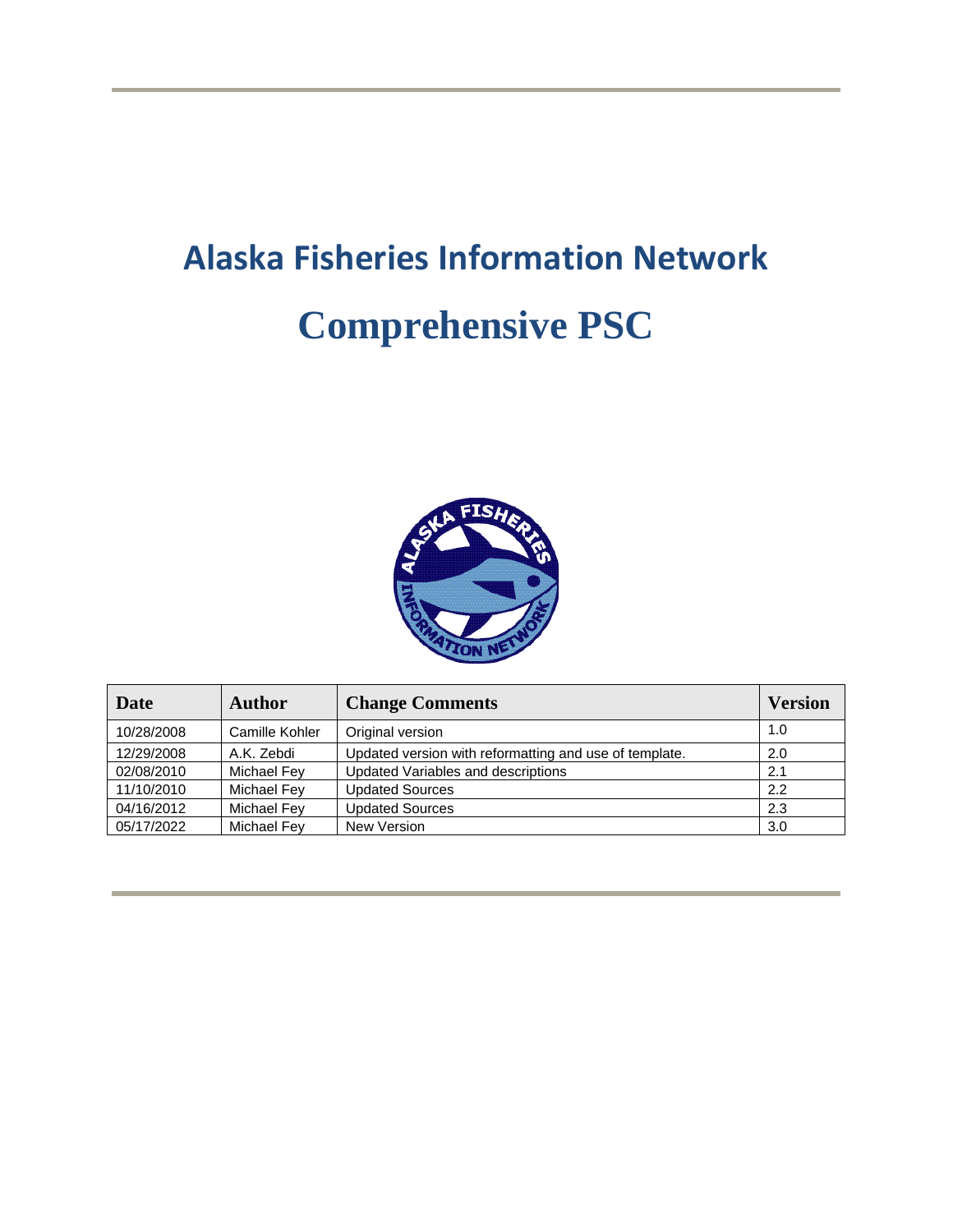## **Summary**

AKFIN has developed a series of comprehensive datasets that allow multiple users and analysts across multiple organizations to collaborate and enhance base data sources into a user friendly and vetted format. AKFIN enhances the base data sources by adding fields and joining secondary sources requested by stakeholders and analysts. AKFIN supports the Comprehensive Datasets and provides various access points. The following agencies have provided feedback and insight to help develop the comprehensives:

- The Alaska Department of Fish and Game [\(ADF&G\)](http://www.adfg.state.ak.us/),
- The National Marine Fisheries Service, Alaska Regional Office [\(AKR\)](http://www.fakr.noaa.gov/),
- The North Pacific Fishery Management Council [\(NPFMC\)](http://www.npfmc.org/),
- The Alaska Fisheries Science Center [\(AFSC\)](https://www.fisheries.noaa.gov/about/alaska-fisheries-science-center),
- The Commercial Fisheries Entry Commission [\(CFEC\)](http://www.cfec.state.ak.us/), and
- The International Pacific Halibut Commission [\(IPHC\)](https://iphc.int/).

This data is confidential and access is restricted to analysts with special permission. Please contact the AKFIN Project Manager at<http://www.akfin.org/contact-us/> for further information about accessing the data.

## **Comprehensive PSC Overview**

The Comprehensive PSC is a combination of prohibited species catch (PSC) sources from AKR starting in 1991. Prohibited species are identified in the FMPs (Fishery Management Plans) and include; Pacific halibut, Pacific herring, Pacific salmon, steelhead trout, king crab, and Tanner crab. Species identified as prohibited must be avoided while fishing groundfish and must be immediately returned to the sea with a minimum of injury when caught and brought aboard, except when their retention is authorized by other applicable law or when their retention is required. Analysts utilize the Comprehensive PSC to track current and historic interactions with PSC amongst various groups.

The pscnq\_estimate or the halibut\_mortality\_tons would be the fields an analyst would typically use from the Comprehensive PSC to determine amounts. The pscnq\_estimate can be a census number, which is typically seen for salmon in the pollock fisheries, or an estimated amount calculated using observer data. Halibut is the only species that is managed by mortality. Halibut mortality is estimated using the halibut mortality rate and the pscnq estimate. Crab and salmon are reported in number of animals and herring is reporting in tons.

Auxiliary sources are appended to the base data and used to enhance the Comprehensive PSC. The source of the Comprehensive PSC changes in 2003 from the blend data (v\_blend\_psc) to the current Catch Accounting (CA) source, v\_cas\_psc. The data prior to 2003 is largely static and changes would not be expected. There are many caveats to the data from 1991-2002, for example management programs and statistical areas are not available prior to 2003. Vessel counts are also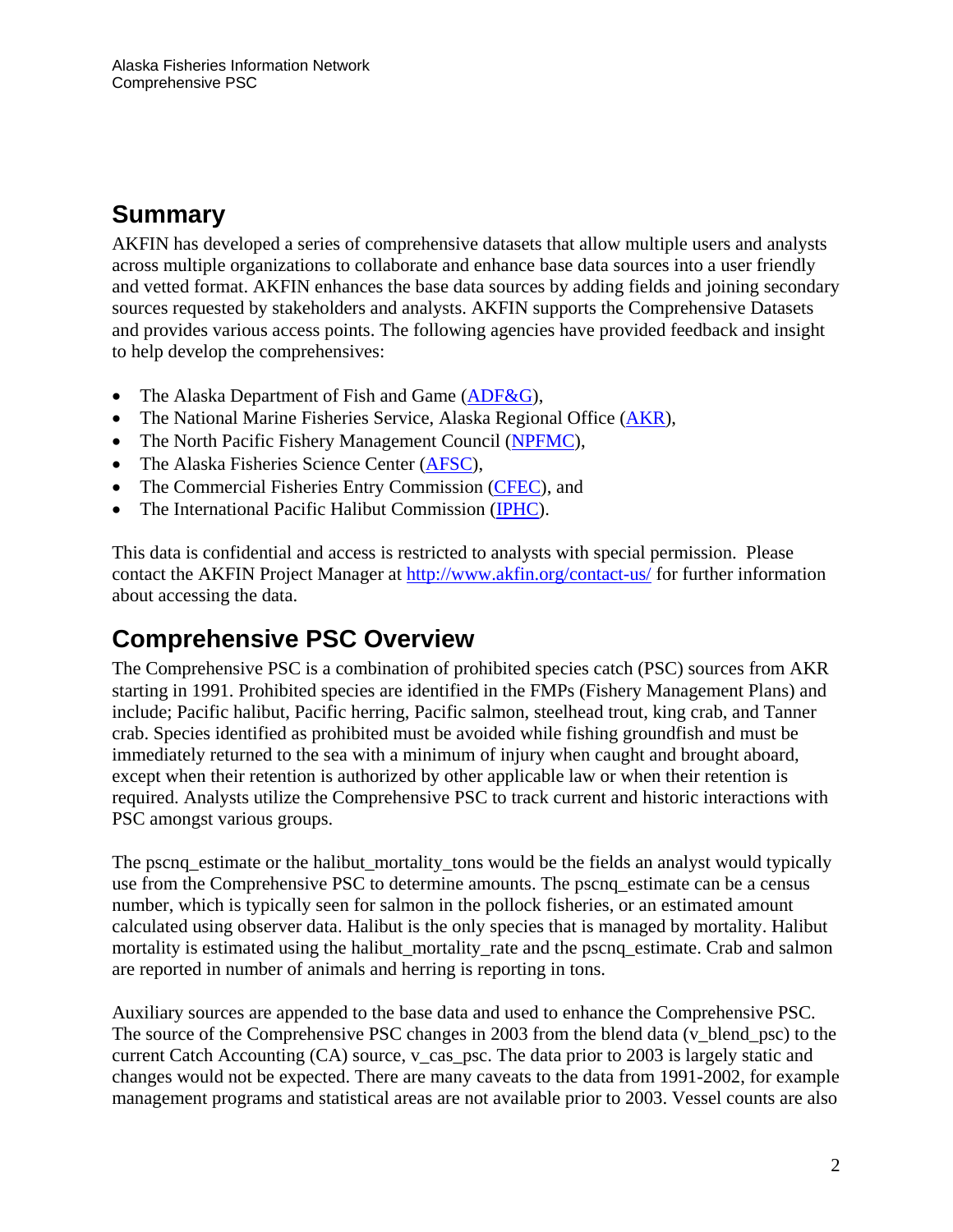problematic in this earlier period, for these reasons and others analysts should use extra caution when querying data prior to 2003.

For the years 2003-present the source is consistent however AKR and AKFIN treat 2003-2012 differently from 2013-current data. At this time IFQ psc is only reported in the comprehensive after 2012. The 2003-2012 data also remains largely static.

#### *Base Data Sources*

These are the critical sources of data that provide key measures of the comprehensive.

- 1. PSC data prior to Catch Accounting-V\_BLEND\_PSC 1991-2002; data provided to AKFIN in weekly feed from AKR however it is a static source.
- 2. PSC data with Catch Accounting-V\_CAS\_PSC 2003-current; data provided to AKFIN in weekly feed from AKR. 2003-2012 typically does not change. 2013-current changes periodically. The most recent three-month window is subject to change as new data points affect the estimation process. Data within the most recent three-month window may not be suitable for publication.

#### *Auxiliary Data Sources*

Additional data sources are incorporated into the comprehensive to enhance the end product. These are considered valuable fields by the historic user groups. Any further additions or recommendations are welcome. The below list is not intended to encompass all the translations as many value added fields are simple references (e.g. target\_fishery\_name, a80\_vessel\_flag). Below are some of the more important or complex sources appended.

- 1. Processor location information-AKFIN\_STATE\_PROC\_DATA\_V; The processor data is pulled from multiple ADFG sources into a procedure to determine the processor information associated with the processor permit id received from AKR. The procedure is updated annually in conjunction with eLandings and may lag significantly due to this linkage.
- 2. CFEC Vessel Characteristics-CFEC\_VESSEL\_V; vessel licensing data is provided to AKFIN quarterly from CFEC. CFEC provides the VES\_VIEW source which has been agreed as the best source for vessel information by multiple user groups.
- 3. AKR Vessel Characteristics-V\_Vessel; AKR vessel table, AKR.VESSEL, is typically similar to CFEC however differences on the FFP may cause some discrepancies. Analysts have historically requested both CFEC and AKR vessel characteristics however it may not be currently needed.

## *Data Fields*

The below table represents the field name, description, datatype and source available in the Comprehensive PSC. The description is provided by the agency source when available. Please feel free to contact AKFIN regarding any questions or issues.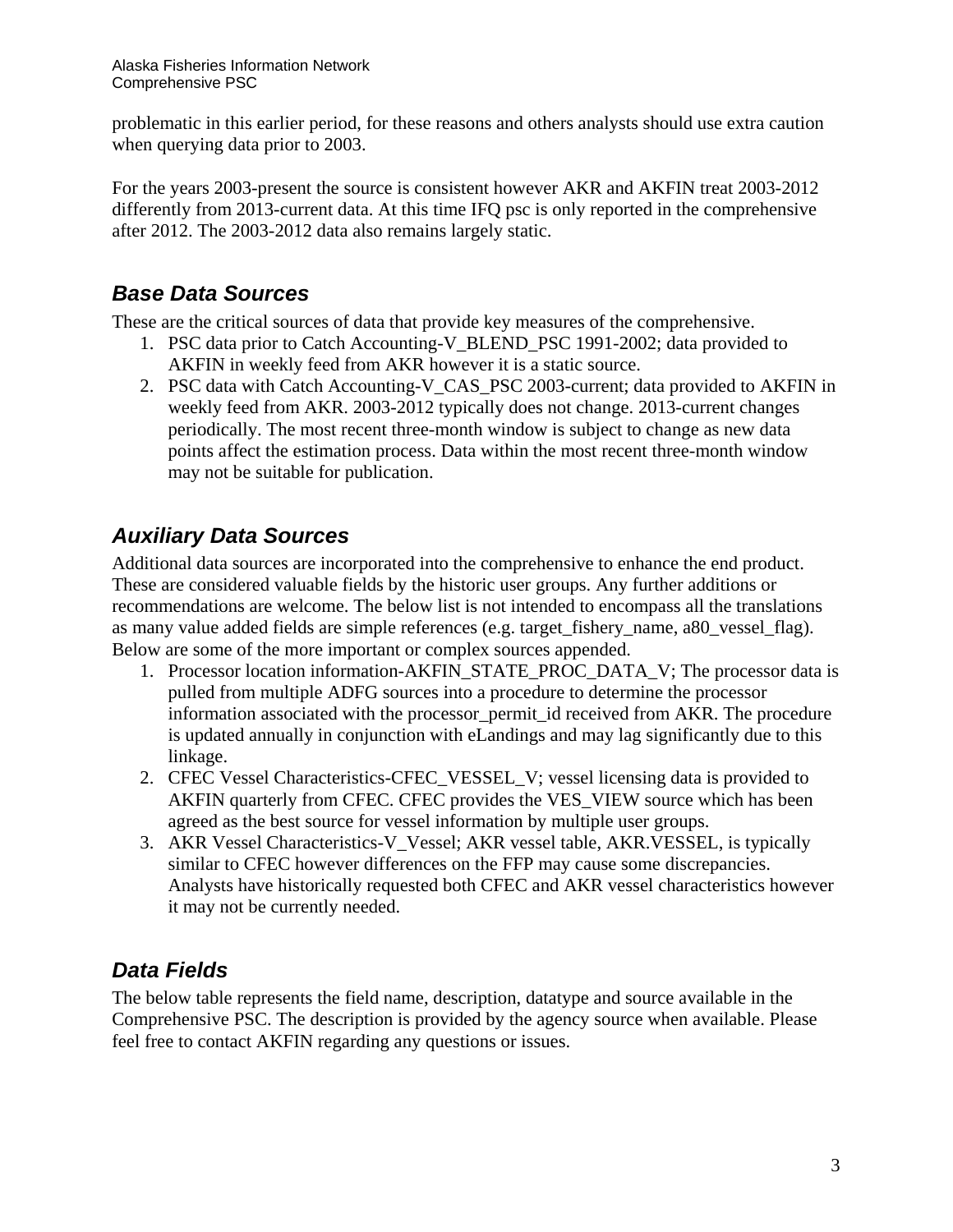| <b>Field Name</b>         | Description                                                                                                                                                                                                                                                                                                                                                                                           | Datatype           | Source       |
|---------------------------|-------------------------------------------------------------------------------------------------------------------------------------------------------------------------------------------------------------------------------------------------------------------------------------------------------------------------------------------------------------------------------------------------------|--------------------|--------------|
| A80_PROCESSOR_FLAG        | Flag indicating processing vessel is an Amendment 80 vessel                                                                                                                                                                                                                                                                                                                                           | CHAR(1)            | <b>AKR</b>   |
| A80_VESSEL_FLAG           | Flag indicating harvesting vessel is an Amendment 80 vessel                                                                                                                                                                                                                                                                                                                                           | CHAR(1)            | <b>AKR</b>   |
| ADFG_STAT_AREA_CODE       | 6-digit numeric code representing the ADFG statistical area that<br>the fishing activity occurred in.                                                                                                                                                                                                                                                                                                 | VARCHAR2 (25 Char) | <b>AKR</b>   |
| AFA_MOTHERSHIP_FLAG       | Flag indicating that the processing vessel is an AFA permitted<br>mothership                                                                                                                                                                                                                                                                                                                          | VARCHAR2(1)        | <b>AKR</b>   |
| AFA PROCESSOR FLAG        | If the processing entity holds an AFA permit a Y is placed in this<br>field                                                                                                                                                                                                                                                                                                                           | CHAR(1)            | <b>AKR</b>   |
| AFA_PROCESSOR_PERMIT_TYPE | The type of AFA permit that the processor holds. CP, IS, MS etc.                                                                                                                                                                                                                                                                                                                                      | VARCHAR2(2)        | <b>AKR</b>   |
| AFA_VESSEL_FLAG           | If the catcher vessel has an AFA permit a Y is placed in this field.                                                                                                                                                                                                                                                                                                                                  | CHAR(1)            | <b>AKR</b>   |
| AFA_VESSEL_PERMIT_TYPE    | The type of AFA permit that the catcher vessel holds. CV, CP etc.                                                                                                                                                                                                                                                                                                                                     | VARCHAR2(2)        | <b>AKR</b>   |
| AGENCY_GEAR_CODE          | Gear code (HAL, JIG, POT, PTR, NPT, TRW) without translation,<br>TRW shows up prior to 2013                                                                                                                                                                                                                                                                                                           | VARCHAR2(5)        | <b>AKR</b>   |
| AKFIN_LOAD_DATE           | Date the data from the sources were last loaded into the AKFIN<br>database                                                                                                                                                                                                                                                                                                                            | DATE(7)            | <b>AKFIN</b> |
| AKFIN VDATE               | Date the comprehensive table was refreshed.                                                                                                                                                                                                                                                                                                                                                           | DATE(7)            | <b>AKFIN</b> |
| AKFIN YEAR                | Year                                                                                                                                                                                                                                                                                                                                                                                                  | VARCHAR2(4)        | <b>AKFIN</b> |
| AVG_SST_CELSIUS,          | Average Sea Surface Temperature in degrees Celsius                                                                                                                                                                                                                                                                                                                                                    | <b>NUMBER</b>      | <b>AFSC</b>  |
| CATCH_REPORT_SOURCE_PK    | Numeric identifier of the catch report from which this species<br>amount was either reported or estimated.                                                                                                                                                                                                                                                                                            | NUMBER(22)         | <b>AKR</b>   |
| CATCH_REPORT_TYPE_CODE    | Character code that identifies the type of catch report from<br>which this transaction originated: CDQ = CDQ Catch Report, ELLR<br>= eLandings Landing Report, ELPR = eLandings Production<br>Report, OBS = Observer haul, SLOG = Shoreside Logbook, SWPR =<br>Shoreside Weekly Production Report, VWPR = Vessel Weekly<br>Production Report.                                                         | VARCHAR2(6)        | <b>AKR</b>   |
| CATCHER_VESSEL_ID         | The numeric identifier of the harvesting vessel in the NMFS AKR<br>database (VESSEL table). For CVs and CPs, the vessel ID and<br>catcher vessel ID will be the same. For Mothership reports, the<br>vessel ID represents the mothership and the catcher vessel ID<br>represents the delivering vessel. Only available after 2002<br>Y or N indicating whether the vessel/account is participating in | NUMBER(22)         | <b>AKR</b>   |
| CDQ FLAG                  | the CDQ Program.                                                                                                                                                                                                                                                                                                                                                                                      | CHAR(1)            | <b>AKFIN</b> |
| CDQ_GROUP_ID              | Community Development Quota group number (51-56).                                                                                                                                                                                                                                                                                                                                                     | NUMBER(22)         | <b>AKR</b>   |
| CDQ_GROUP_NAME            | CDQ Group name from the AKR CDQ Group Table                                                                                                                                                                                                                                                                                                                                                           | VARCHAR2(60)       | <b>AKR</b>   |
| FMP_AREA                  | FMP Areas (BSAI, GULF, INSD) calculated from NMFS AREA                                                                                                                                                                                                                                                                                                                                                | VARCHAR2(4)        | <b>AKFIN</b> |
| FMP_GEAR                  | FMP gear code (TRW, HAL, POT, JIG, OTH) based on translating<br>agency_gear_code PTR and NPT to TRW                                                                                                                                                                                                                                                                                                   | VARCHAR2(5)        | <b>AKFIN</b> |
| FMP_SUBAREA               | FMP Sub-areas (AI,BS,WG,CG,WY,SE,SEI,PWDI) calculated from<br>NMFS_AREA                                                                                                                                                                                                                                                                                                                               | VARCHAR2(4)        | <b>AKFIN</b> |
| GF_HARVEST_SECTOR         | This field only applies to groundfish and marks if the catcher<br>vessel was acting as a federal catcher processor or a catcher<br>vessel                                                                                                                                                                                                                                                             | VARCHAR2(2)        | <b>AKFIN</b> |
| GF_PROCESSING_SECTOR      | This field only applies to groundfish and marks if the processor is<br>a federal shoreside plant, a federal catcher processor, or a<br>federal mothership for this fish ticket.                                                                                                                                                                                                                       | VARCHAR2(2)        | <b>AKFIN</b> |
| HALIBUT MORTALITY RATE    | Percentage of the discarded catch that died as a result of<br>catching or handling processes.                                                                                                                                                                                                                                                                                                         | NUMBER(22)         | AKR          |
| HALIBUT MORTALITY TONS    | Metric Tons of Halibut Mortality (pscnq_mortality/1000)                                                                                                                                                                                                                                                                                                                                               | NUMBER(22)         | <b>AKR</b>   |
| HARVEST SECTOR            | Identifies distinction between catcher vessel and catcher<br>processor modes of operation.                                                                                                                                                                                                                                                                                                            | VARCHAR2(2)        | <b>AKR</b>   |
| ITO ADFG                  | Processor's ADFG according to ITO/ENCOAR                                                                                                                                                                                                                                                                                                                                                              | VARCHAR2(5)        | <b>ADFG</b>  |
| <b>ITO CITY</b>           | Processor city                                                                                                                                                                                                                                                                                                                                                                                        | VARCHAR2(50)       | ADFG         |
| ITO_CODE                  | ITO processor code as translated from the<br>AKFIN_PROC_CODE_XREF_V data source                                                                                                                                                                                                                                                                                                                       | VARCHAR2(5)        | <b>ADFG</b>  |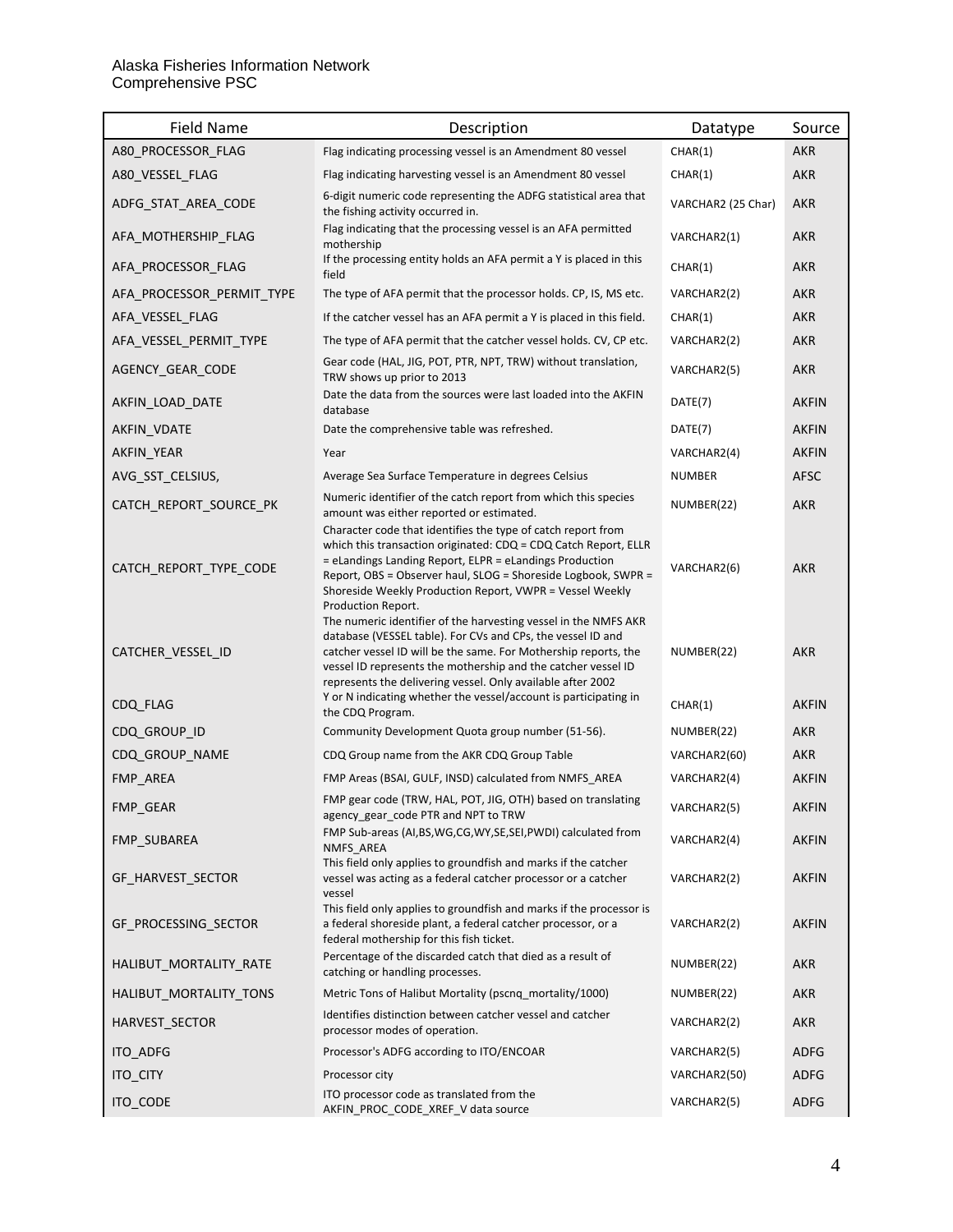#### Alaska Fisheries Information Network Comprehensive PSC

| ITO_COMPANY              | Company name                                                                                                                                                                                                                                                                                                                            | VARCHAR2(50)       | <b>ADFG</b>  |
|--------------------------|-----------------------------------------------------------------------------------------------------------------------------------------------------------------------------------------------------------------------------------------------------------------------------------------------------------------------------------------|--------------------|--------------|
| ITO_PLANT                | Processor plant or processing type                                                                                                                                                                                                                                                                                                      | VARCHAR2(3)        | ADFG         |
| <b>ITO STATE</b>         | Processor state                                                                                                                                                                                                                                                                                                                         | VARCHAR2(2)        | <b>ADFG</b>  |
| ITO_TYPE                 | Processor type code                                                                                                                                                                                                                                                                                                                     | VARCHAR2(4)        | ADFG         |
| ITO_VNAME                | Processor's vessel name according to ITO/ENCOAR                                                                                                                                                                                                                                                                                         | VARCHAR2(50)       | ADFG         |
| ITO_YEAR                 | Most recent year of ITO registration for ITO_CODE                                                                                                                                                                                                                                                                                       | VARCHAR2(4)        | ADFG         |
| ITO_ZIP                  | Processor zip                                                                                                                                                                                                                                                                                                                           | VARCHAR2(6)        | <b>ADFG</b>  |
| MANAGEMENT_GROUP_CODE    | The code for the management program group associated for the<br>fishing activity. For CDQ fishing, this will be the identifier of the<br>CDQ Group (51 - 56). For AFA fishing, this will be the code for the<br>coop (100 - 107, 200 for CPs, 300 for Motherships). 2003-current                                                        | VARCHAR2 (10 Char) | <b>AKR</b>   |
| MANAGEMENT_PROGRAM_CODE  | Code representing the management program to which the catch<br>on this production report applies (e.g., CDQ, AFA, SMPC). 2003-<br>current                                                                                                                                                                                               | VARCHAR2 (4 Char)  | AKR          |
| PROCESSOR_PERMIT_ID      | The numeric identifier of the federal processing permit for the<br>processing plant. Historically, this number was identical to the<br>processing plant ID, but as plants and permits change hands over<br>time, the permit IDs change, while the processing plant IDs<br>remain the same.                                              | VARCHAR2(6)        | <b>AKR</b>   |
| PSC_FISHERY_ID           | Numeric identifier of the PSC fishery (CAS_PSC_FISHERY table)<br>that the fishing activity occurred in.                                                                                                                                                                                                                                 | NUMBER(22)         | <b>AKR</b>   |
| PSCNQ_ESTIMATE           | The estimated amount of prohibited species catch (PSC), in<br>metric tons (halibut/herring) or number of animals<br>(crab/salmon), before any adjustments for halibut mortality rates<br>(PSCNQ ESTIMATE = RATE * TOTAL GF BASIS WEIGHT). This<br>will be either a weight or a count depending on how the species<br>group is measured. | NUMBER(22)         | <b>AKR</b>   |
| PSCNQ_PROCESSING_SECTOR  | Code representing processing operations for purposes of<br>estimating prohibited species catch and non-quota bycatch: S =<br>shoreside, $M =$ mothership, $CP =$ catcher processor.                                                                                                                                                     | VARCHAR2(2)        | <b>AKR</b>   |
| PSCNQ_RATE               | Calculated rate of discards for non-CDQ hauls with PSC bycatch;<br>weights in kilograms for halibut and herring, counts for chinook<br>and non-chinook salmon, red king crab, Bairdi crab, and Opilio<br>crab; depends on which precedence level is used                                                                                | NUMBER(22)         | <b>AKR</b>   |
| PSCNQ_RATE_PRECEDENCE    | If the species amount is estimated, the precendence (50 for<br>reporting area-wide, or 40 for FMP area-wide) of the rate factor<br>of the rate used to calculate the estimate. Null if the amount is<br>reported.                                                                                                                       | VARCHAR2(40)       | <b>AKR</b>   |
| REPORTING_AREA_CODE      | The three digit code for the federal reporting area (e.g. '541') in<br>which the fishing activity occurred.                                                                                                                                                                                                                             | VARCHAR2(6)        | <b>AKR</b>   |
| RETAINED GF BASIS WEIGHT | The retained basis weight is the sum of weights, in metric tons,<br>of all retained groundfish (excluding PSC and non-target species)<br>on the catch report. A species group is considered to be a<br>groundfish species if the GROUNDFISH_FLAG on the associated<br>SPECIES_GROUP record = 'Y'.                                       | NUMBER(22)         |              |
| TOTAL_GF_BASIS_WEIGHT    | The total groundfish basis weight from the catch report.                                                                                                                                                                                                                                                                                | NUMBER(22)         | <b>AKR</b>   |
| SOURCE                   | Primary PSC or Blend                                                                                                                                                                                                                                                                                                                    | VARCHAR2(14)       | <b>AKFIN</b> |
| SPECIAL_AREA_CODE        | Character code for a special area that the fishing activity<br>occurred in, e.g. 'COBLZ', 'CVOA', etc.                                                                                                                                                                                                                                  | VARCHAR2(6)        | AKR          |
| SPECIES_GROUP_CODE       | The species group code (found in AKFISH.SPECIES_GROUP) for<br>the species associated with the account and allocations/limits.                                                                                                                                                                                                           | VARCHAR2(4)        | <b>AKR</b>   |
| SPECIES_GROUP_NAME       | The long name of the species group.                                                                                                                                                                                                                                                                                                     | VARCHAR2(64)       | <b>AKR</b>   |
| STDDEV_SST_CELSIUS       | Standard Deviation of Sea Surface Temperature                                                                                                                                                                                                                                                                                           | NUMBER(22)         | AFSC         |
| TRIP_TARGET_CODE         | Code representing target fishery calculated for a trip (CV) or a<br>week (CP/M).                                                                                                                                                                                                                                                        | VARCHAR2(1)        | <b>AKR</b>   |
| TRIP TARGET NAME         | Description of the observer TRIP_TARGET_CODE                                                                                                                                                                                                                                                                                            | VARCHAR2(60)       | <b>AKR</b>   |
| VES AKR ADFG             | Vessel ADF&G number from AKR vessel source                                                                                                                                                                                                                                                                                              | VARCHAR2(5)        | <b>AKR</b>   |